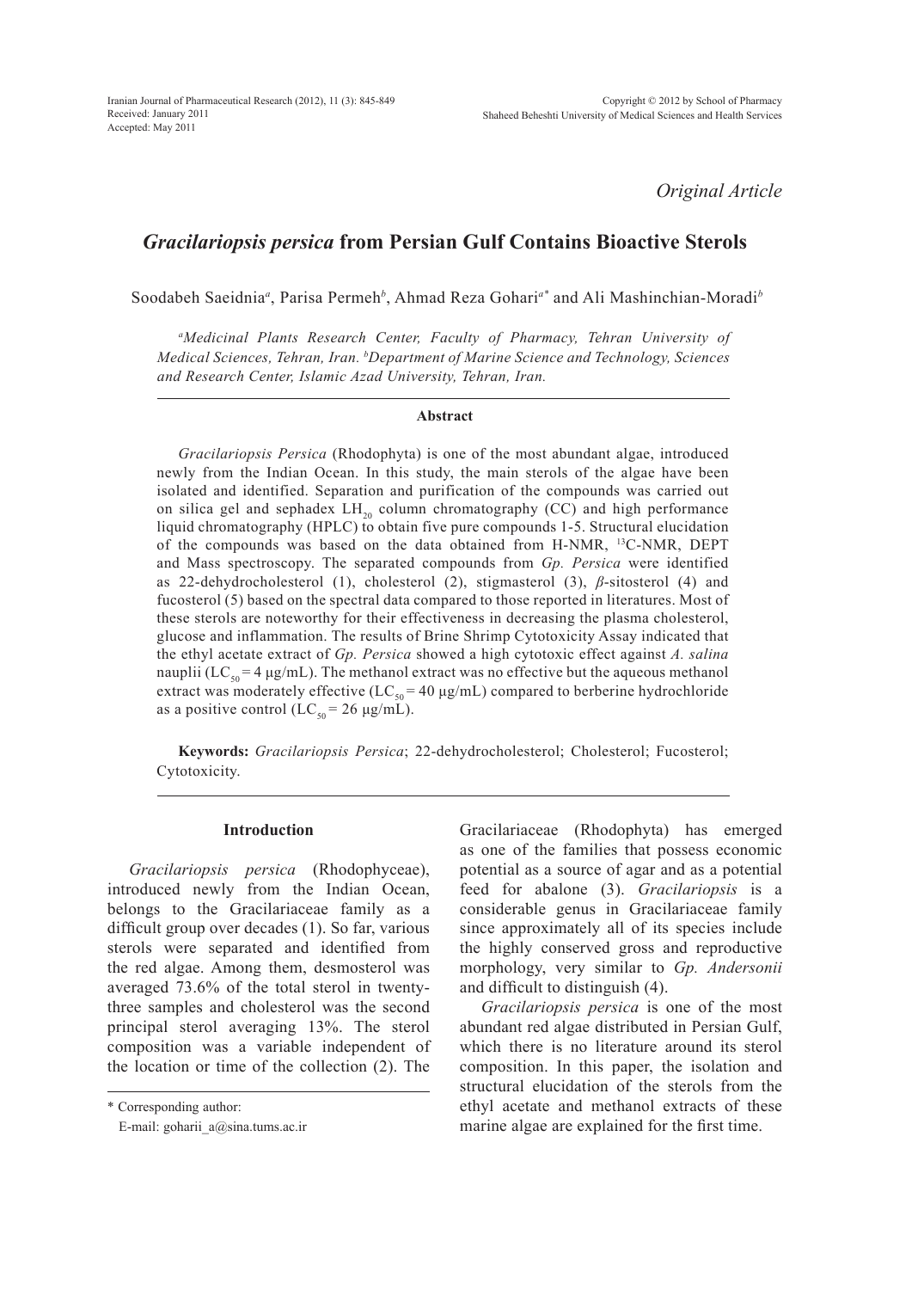#### **Experimental**

## *Instruments and reagents*

<sup>1</sup>H- and <sup>13</sup>C-NMR spectra were measured on a Bruker Avance 500 DRX (500 MHz for <sup>1</sup>H and 125 MHz for  $\rm{^{13}C}$ ) spectrometer with tetramethylsilane as an internal standard and chemical shifts are given in  $\delta$  (ppm). EI-MS data were recorded on Agilent Technology (HP) instrument with 5973 Network Mass Selective Detector (MS model). Silica gel  $60F_{254}$  pre-coated plates (Merck) were used for TLC. The spots were detected through spraying anisaldehyde- $H_2SO_4$  reagent followed by heating (120 °C for 5 min).

#### *Algae material*

Red algae was collected from the northern areas of Persian Gulf in July (2008) and identified as *Gracilariopsis persica* sp. Nov. This is a tetrasporangial algae from Iran, Persian Gulf, Bandarabbas (27˚10' N, 58˚16' E). A voucher specimen (64-27R) has been deposited at the Herbarium of Persian Gulf Biotechnology Research Center (Gheshm Island).

# *Extractions of the marine algae*

Marine algae were dried carefully and cut into small pieces. Dried powder of algae (1126 g) was extracted with ethyl acetate, methanol and aqueous methanol (50%), respectively, via percolation (72 h each time) at room temperature. Then, the solvents evaporated under reduced pressure and were dried under the vacuum in order to give dried powder of the ethyl acetate (2 g), methanol (54 g) and aqueous methanol (5 g) extracts.

# *Isolation of the sterols*

The methanol extract (50 g) was submitted to the silica gel column chromatography (CC) with  $CHCl<sub>3</sub>$ : AcOEt (19 : 1, 7 : 3, 0 : 1), MeOH and aqueous methanol (8%), consequently, to obtain 6 fractions (A-F). The fraction B (2.3 g) was subjected to silica gel CC, with Hexane : AcOEt (9 : 1) to give three fractions  $(B_1-B_3)$ . The fraction,  $B_2$  (3.5 mg), was the mixture of compounds 1 and 2 (3.5 mg). The fraction C (259 g) was subjected to silica gel CC, with Hexane : AcOEt  $(9:1)$  to give two fractions  $(C_1)$ 

and  $C_2$ ). The fraction,  $C_1$  (46 mg), was the pure compound 1 (46 mg). The fraction E  $(2.5 g)$  was subjected to sephadex  $LH_{20}$  with MeOH : CHCl<sub>3</sub> (7 : 3) to gain four sub fractions ( $E_1$ - $E_4$ ). Fraction  $E_1$  (80 mg) was submitted to the HPLC (Knauer). HPLC conditions are as follows: Vertex column C18 (250  $\times$  20 mm I.D.), Kenauer. Gradient elution: 0.00 min 50% MeOH, 15.00 min 100% MeOH until 50.00 min. Flow-rate: 3 mL min<sup>-1</sup>. The injection volume and the detector were 2 mL and PDA (UV-spectra were collected across the range of 200-900 nm). The wave length was 210 nm for detecting the compounds. Nine fractions  $(E_{11}-E_{19})$  were obtained using HPLC, of which, the fractions  $E_{12}$  and  $E_{16}$  were the pure compounds 3 (4 mg,  $Rt = 33.10$  min) and 4 (2) mg,  $Rt = 35.06$  min), respectively. Fraction F (1.2 g) was submitted to sephadex  $LH_{20}$  with MeOH to obtain seven sub fractions  $(F_1-F_7)$ . The fraction  $F_4$  (3 mg), was the pure compound 5.

# *Brine shrimp cytotoxicity bioassay (BSC)*

Brine shrimp (*Artemia salina*) eggs were purchased from the Shilat Center (Tehran). The eggs were hatched in a flask containing 300 mL of artificial seawater. The flask was well aerated with the aid of an air pump and kept in a water bath at 29-30 ºC. A bright light was left on the nauplii hatched within 48 h. The extracts (ethyl acetate, methanol and aqueous methanol) were dissolved in normal saline. Different concentrations were obtained through serial dilution. Solution of each concentration (500 μL) was transferred into 24 well plates through a pipette and aerated seawater having 10-20 nauplii (500 μL) was added. A check count was performed and the number alive were noted after 24 h. The mortality end point of the bioassay was determined as the absence of controlled forward motion during 30 sec of observation. The controls used were seawater and berberine hydrochloride (LC<sub>50</sub> = 26 μg/mL). The lethality percentage was determined and  $LC_{50}$  was calculated based on the Probit Analysis with 95% of confidence interval (5).

## **Results and Discussion**

MeOH extract of *Gp. persica*, gathered from Persian Gulf, have been used for the separation of sterols. Isolation and purification of the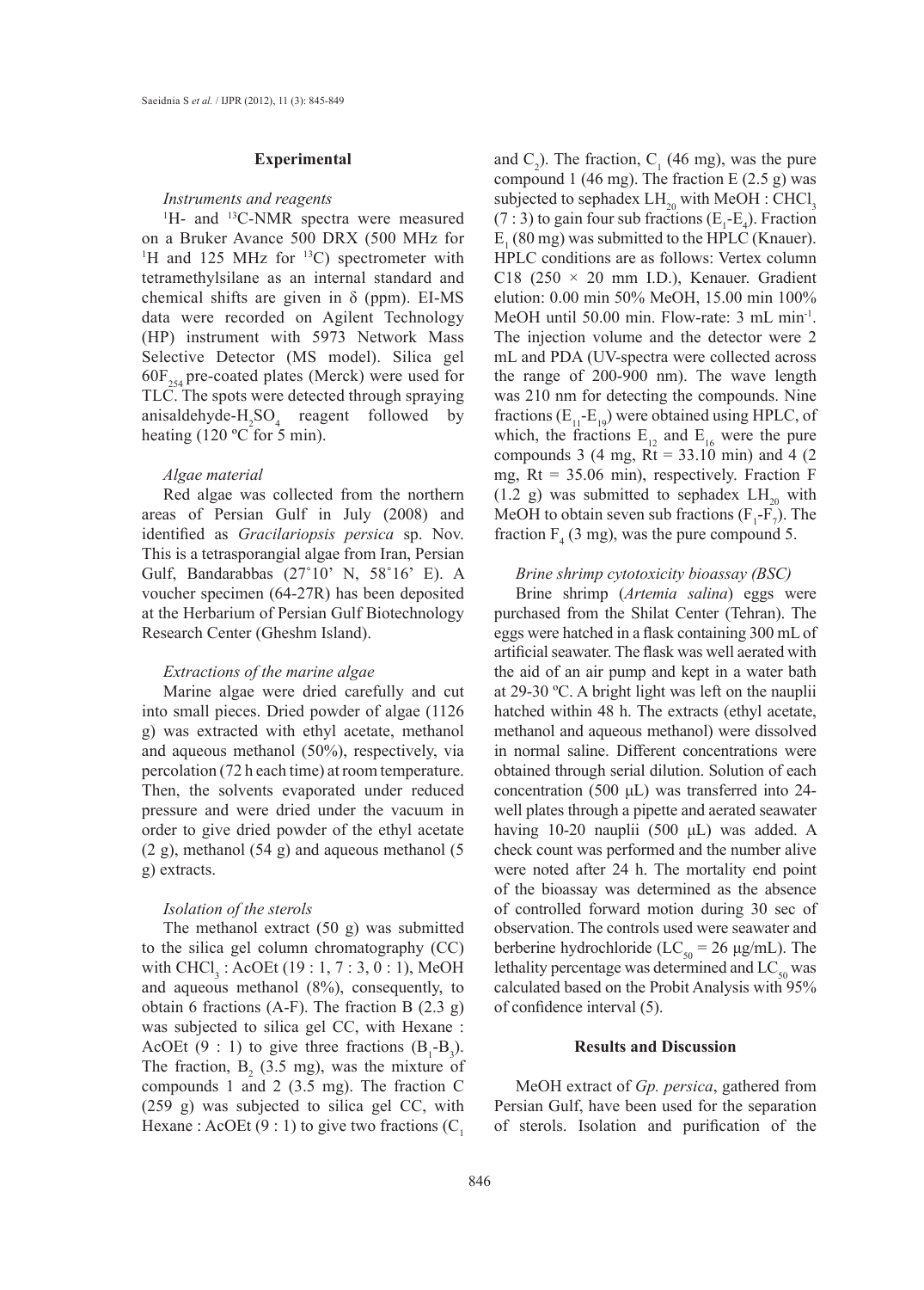

**Figure 1.** Structures of the sterols isolated from *Gp.persica.*

main compounds was carried out on silica gel, sephadex  $LH_{20}$  CC and HPLC to obtain five pure compounds (1-5). Structural elucidation of the constituents was based on the data obtained from H-NMR, 13C-NMR, DEPT and Mass spectroscopy. The separated compounds from *Gp. Persica* were identified as 22-dehydrocholesterol (1), cholesterol (2), stigmasterol (3), *β*-sitosterol (4) and fucosterol (5) (Figure 1) based on the spectral data compared to those reported in literatures (6-8).

The results showed that cholesterol is one of the main sterols followed by 22-dehydrocholesterol in *Gp. Persica*. Literature review indicated that most of the red algae (Rhodophyta) contain primarily cholesterol (9). The concentration of cholesterol, the typical sterol in red algae, is also significant in brown algae. Fucosterol, another characteristic sterol for brown algae, has been isolated from *Gp. Persica* too (8). Fucosterol has been reported for its anti-diabetic activity. The administration of fucosterol (orally) at 30 mg/Kg in streptozotocin-induced diabetic rats produced a significant decrease in serum glucose concentrations. In addition, the administration of fucosterol (300 mg/Kg) in epinephrine-induced diabetic rats inhibited the blood glucose level and glycogen degradation (10). Therefore, fucosterol could be a main anti-diabetic principle in the marine algae *Gp. Persica*. Besides, fucosterol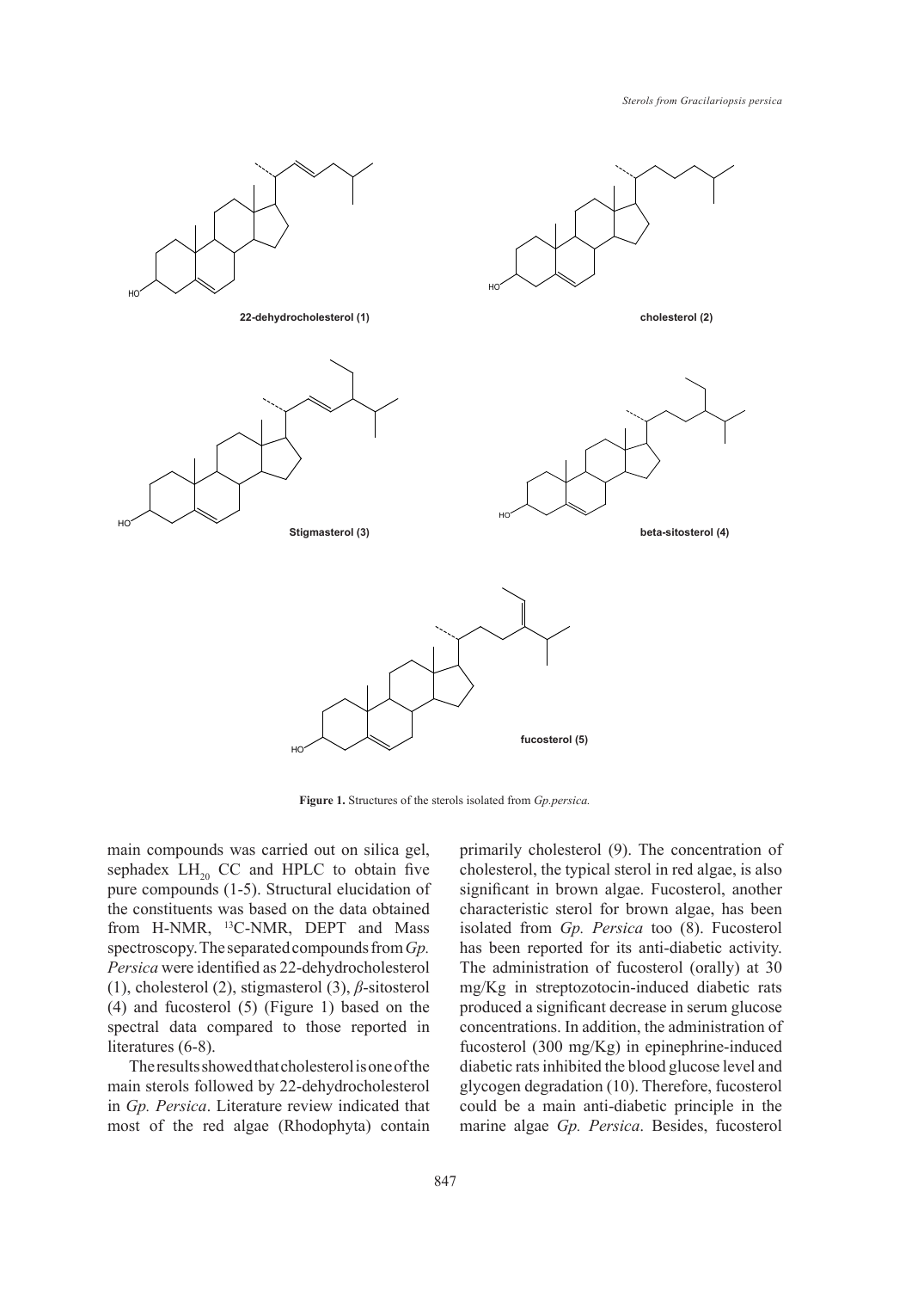has been reported to be an anti-oxidative sterol from the marine algae, *Pelvetia siliquosa*  through increasing the anti-oxidant enzymes (11). Stigmasterol and *β*-sitosterol are two of the main sterols distributed widely in plant kingdom but traces in the red algae. Plant sterols compete with cholesterol for intestinal absorption to limit the absorption and lower plasma concentrations of cholesterol. Stigmasterol, but not *β*-sitosterol, has been reported to inhibit cholesterol biosynthesis via the inhibition of sterol Delta (24)-reductase in human Caco-2 and HL-60 cell lines (12). Stigmasterol consumption (orally) inhibits intestinal cholesterol and other plant sterol absorption and suppresses the hepatic cholesterol and classic bile acid synthesis in Wistar rats (12). The compound *β*-sitosterol is reported to reduce the symptoms of Benin Prostatic Hyperplasia (BPH) and also found as an anti-inflammatory agent (13, 14).

The results of Brine Shrimp Cytotoxicity Assay indicated that the ethyl acetate extract of *Gp. Persica* showed a high cytotoxic effect against *A. salina* nauplii (LC<sub>50</sub> = 4  $\mu$ g/mL). The MeOH extract of *Gp. Persica* showed no activity but the aqueous methanol extract was less effective (LC<sub>50</sub> = 40 μg/mL) compared to berberine hydrochloride as a positive control  $(LC_{50} = 26 \text{ µg/mL})$ . Previously, we reported the toxicity of ethyl acetate extracts of two red marine algae, *Gracilaria salicornia* and *Hypnea flagelliformis* (15)*.* The brine shrimp lethality of the ethyl acetate extract of *Gp. Persica* seems to be due to the presence of stigmasterol and *β*-sitosterol which were interestingly reported to be toxic against the brine shrimps (16).

In conclusion, the results of this study show that the red marine algae *Gp. Persica*, which has been abundantly cultured for the animal feeding and other industrial purposes, is rich of sterols. Among the main identified sterols, fucosterol, stigmasterol and *β*-sitosterol are noteworthy for their effectiveness in decreasing the plasma cholesterol, glucose and inflammation.

# **Acknowledgments**

This research has been supported by Tehran University of Medical Sciences and Health Services grant (No. 10457). The authors wish to

thank Dr. Jelveh Sohrabipour from Agriculture and Natural Resources Research Center of Hormozgan for identification of the algae material.

#### **References**

- (1) Bellorin AM, Buriyo A, Sohrabipour J, Oliveria M and Oliveria EC. *Gracilariopsis Mclachlanii* sp. Nov. and *Gracilariopsis persica* sp. Nov. of the Gracilariaceae (Gracilariales, Rhodophyceae) from the Indian Ocean. *J. Phycol.* (2008) 44: 1022-1032.
- (2) Idler DR and Wiseman P. Sterols in red algae (Rhodophyceae): Variation in the desmosterol content of dulse (*Rhodymenia palmata*). *Comp. Biochem. Physiol.* (1970) 35: 679-687.
- (3) Iyer R, De Clerck O, Bolton JJ and Coyne VE. Morphological and taxonomic studies of *Gracilaria* and *Gracilariopsis* species (*Gracilariales*, *Rhodophyta*) from *S. Afr. J. Bot.* (2004) 70: 521-539.
- Fredericq S and Hommersand MH. Comparative (4) morphology and taxonomic status of *Gracilariopsis* (*Gracilariales*, *Rhodophyta*). *J. Phycol*. (1989) 25: 228-41.
- (5) Saeidnia S, Moradi-Afrapoli F, Gohari AR and Malmir M. Cytotoxic flavonoid from *Achillea talagonica*  Bioss. *J. Med. Plants,* (2009) 8: 52-56.
- Goad LJ and Akihisa T. *Analysis of Sterols.* Blackie (6) Academic and Professional, London (1997) 375-6.
- Gohari AR, Saeidnia S, Hadjiakhoondi A and Honda (7) G. Isolation and identification of four sterols from Oud. *J. Med. Plants* (2008) 7: 47-55.
- Ganchevakamenarska Z, Dimitrovadimitrova-(8) Konaklieva S, Stefanov KL and Popov SS. A comparative study on the sterol composition of some brown algae from the Black Sea. *J. Serb. Chem. Soc.* (2003) 68: 269-275.
- Padmini P and Sreenivasa RAO. Biological (9) investigations of Indian Phaeophyceae: 17. Seasonal variation of antibacterial activity of total sterols obtained from frozen samples of *Sargassum johnstonii* Setehell et Gardner. *Seaweed Res. Win.* (1998) 20: 91-95.
- (10) Lee YS, Shin KH, Kim BK and Lee S. Anti-Diabetic activities of fucosterol from *Pelvetia siliquosa. Arch. Pharm. Res.* (2004) 27: 1120-1122.
- (11) Lee S, Lee YS, Jung SH, Kang SS and Shin KH. Antioxidant activities of fucosterol from the marine algae *Pelvetica siliquosa. Arch. Pharm. Res.* (2003) 26: 719-722.
- (12) Batta AK, Xu G, Honda A, Miyazaki T and Salen G. Stigmasterol reduces plasma cholesterol levels and inhibits hepatic synthesis and intestinal absorption in the rat. *Metabolism* (2006) 55: 292-9.
- Wilt TJ, Macdonald R and Ishani A. Beta-sitostrol (13) for the treatment of benign prostatic hyperplasia (a systematic review). *BJU Int.* (1999) 83: 976-983.
- Loizou S, Lekakis I, Chrousos GP and Moutsatsou P. (14)Beta-sitosterol exhibits anti-inflammatory activity in human aortic endothelial cells. *Mol. Nut. Food Res.*